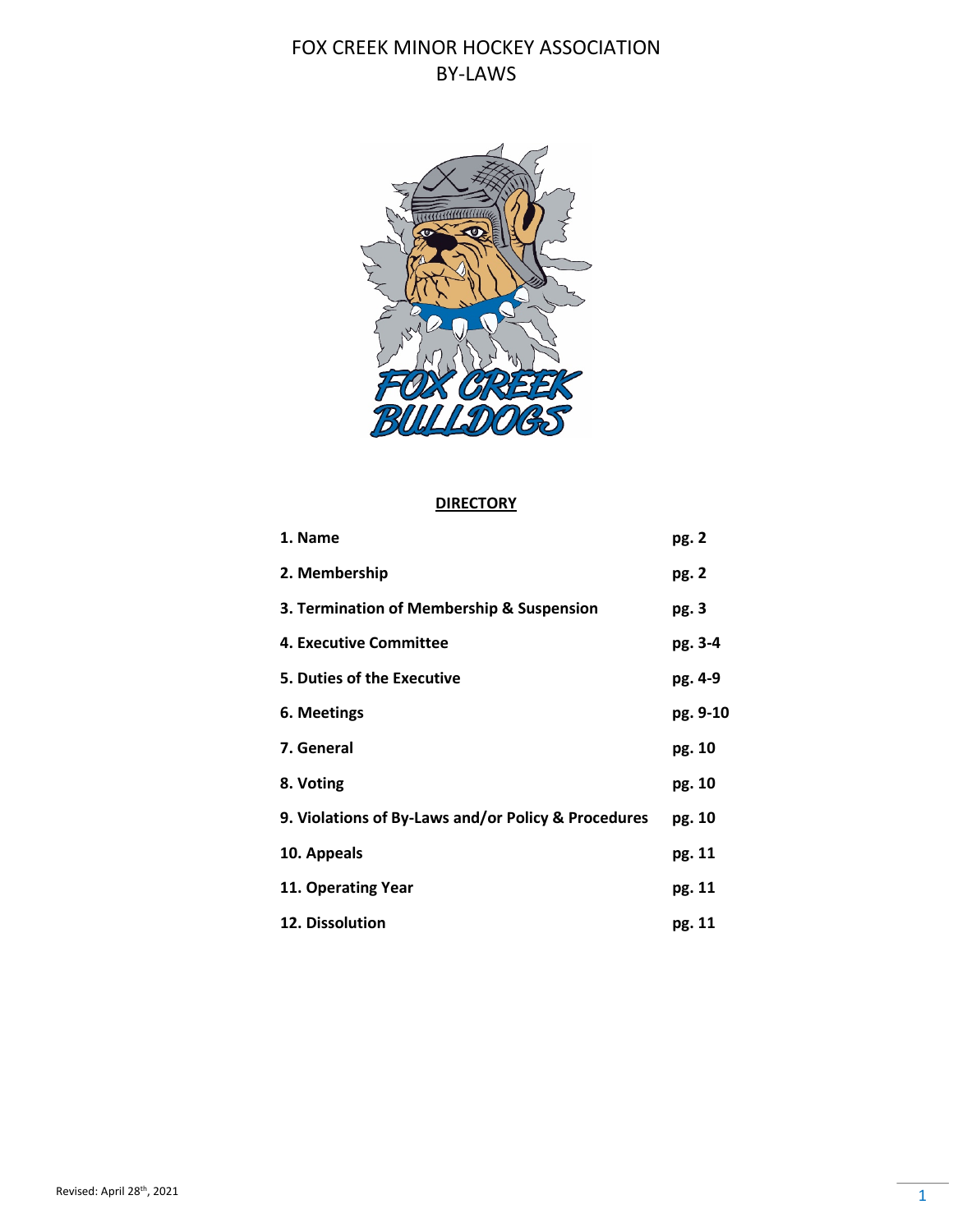## 1. **NAME**

- 1.1 This organization shall be known as the "Fox Creek Minor Hockey Association" and referred to herein as the "Association".
- 1.2 The Fox Creek Minor Hockey Association shall abide by the rules and guidelines as set down by Hockey Alberta (HA) and the Canadian Hockey Association (CHA) and will remain a member in good standing (By-law 2.1(b) (ii) of the Hockey Alberta By-laws and Regulations).
- 1.3 This Association will play under the rules and guidelines of the CHA and Hockey Alberta.
- 1.4 Throughout this document Fox Creek Minor Hockey Association will also be referred to as FCMHA

## 2. **MEMBERSHIP**

- 2.1 Membership:
	- a. Any family registered with FCMHA.
	- b. Any coach, assistant coach or manager that has no child registered with the FCMHA and in this capacity to a maximum of five (5) persons per team; or
	- c. Any volunteer who has previously been a Member of FCMHA under 2.1(a) or 2.1(b) and who is approved by the Executive Committee to be a Member; or
	- d. Members of the community that are 18 years or older and interested in participating in the work of FCMHA and the promotion and achievement of its objectives, that have submitted a membership application to the Association which includes their name, address and reason(s) for requesting membership. This application must be submitted to FCMHA Executive Committee for approval, together with the prescribed membership fee for members of the community at large as set out in 2.2(d).
- 2.2 Membership Fees:
	- a. The membership fees for Members under 2.1(a) and 2.1(c) shall be the registration fee per hockey player, such fee being determined by the Executive Committee before each new hockey year;
	- b. There shall be no membership fee for a Member admitted under 2.1(b) above;
	- c. The membership fee for a volunteer admitted under 2.1(c) shall be determined annually by the Executive Committee before each new hockey year.
	- d. The membership fee for a member of the community at large admitted under 2.1(d) above shall be determined annually by the Senior Executive Committee before each new hockey year.
- 2.3 Any player as registered under 2.1
- 2.4 Voting privileges will be given to persons as registered with the Association per 2.1(a), 2.1(b). 2.1(c), 2.1(d), who have membership in good standing, and whose primary address fall within the boundaries established by Hockey Alberta of Fox Creek's LMHA (Local Minor Hockey Association). One vote per family.
- 2.5 The payment of the registration fee for a player wishing to take part in the hockey program must be paid as per the payment terms set out by the association or arrangements made for payment before they are assigned to a team in the Association and before the person(s) described in 2.1 are considered to be member(s) in good standings.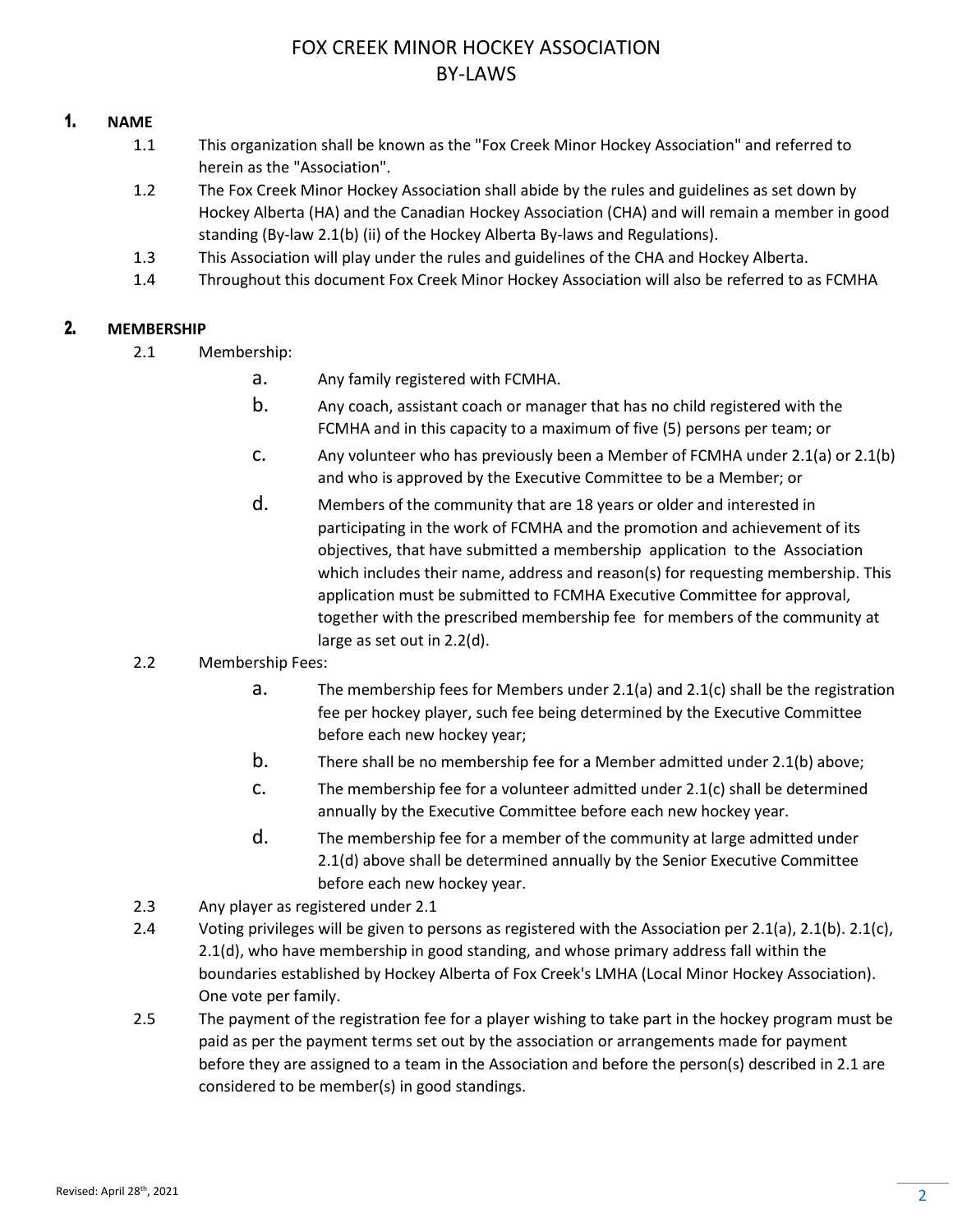### 3. **TERMINATION OF MEMBERSHIP AND SUPSPENSION**

- 3.1 Any member may resign from the Association at any time by notifying the Administrator in writing; however, a pro-rated portion of the registration fee as approved from time to time by the Executive Committee, will not be refunded.
- 3.2 Any member who, by the decision of the Discipline Committee, fails to maintain an acceptable standard of conduct and/or fails to comply with any of the By-laws and Regulations of the Association may be asked to resign in written form after at least one previous written warning. That decision will result in the loss of voting privileges, unless the member wins a successful appeal. The registration fee will not be refunded.
- 3.3 Any member who has been requested to resign may exercise the right to appeal the decision provided the wish to appeal is made, in writing (along with the appeals fee of \$150) to the Senior Executive Committee within seven (7) days of the request to resign. Any member that refuses to resign on written request will be considered expelled from the Association.
- 3.4 Any member who fails in a way as described in 3.2 may be suspended as outlined in 3.5 on a decision of the Discipline Committee. No previous written warning will have been required.
- 3.5 The Executive claims the right as the Rental Contract Carrier to bar any expelled, resigned or suspended member from any or all facilities where Association functions including, meetings, games and practices are taking place for a specified period of time as defined by the Executive and/or Discipline Committee.

## 4. **EXECUTIVE COMMITTEE**

4.1 The Executive shall consist of:

| ❖ President                    | (see 5.3)  |
|--------------------------------|------------|
| ❖ First Vice President         | (see 5.4)  |
| ❖ Secretary                    | (see 5.5)  |
| ❖ Treasurer                    | (see 5.6)  |
| ❖ League Representative        | (see 5.7)  |
| ❖ Registrar                    | (see 5.8)  |
| ❖ Fundraiser                   | (see 5.9)  |
| ❖ Equipment Director           | (see 5.10) |
| ❖ Referee in Chief             | (see 5.11) |
| ❖ Code and Conduct/Recruitment | (see 5.12) |
|                                |            |

- 4.2 All Executive members shall have voting rights while in attendance at any Association meeting.
- 4.3 Executive members not maintaining an acceptable level of attendance or conduct as outlined in 4.4 may be disciplined under By-law 4.4.
- 4.4 Removal: A Member of the Executive Committee shall be relieved of their duties and removed as a Member of the Executive (as determined by a 75% vote of a quorum of no less than 2/3 of the Executive Committee in the following circumstances:
	- a. Upon failure to attend three (3) consecutive meetings without a reasonable excuse;
	- b. If a Member's conduct is considered detrimental to the best interest of the Association;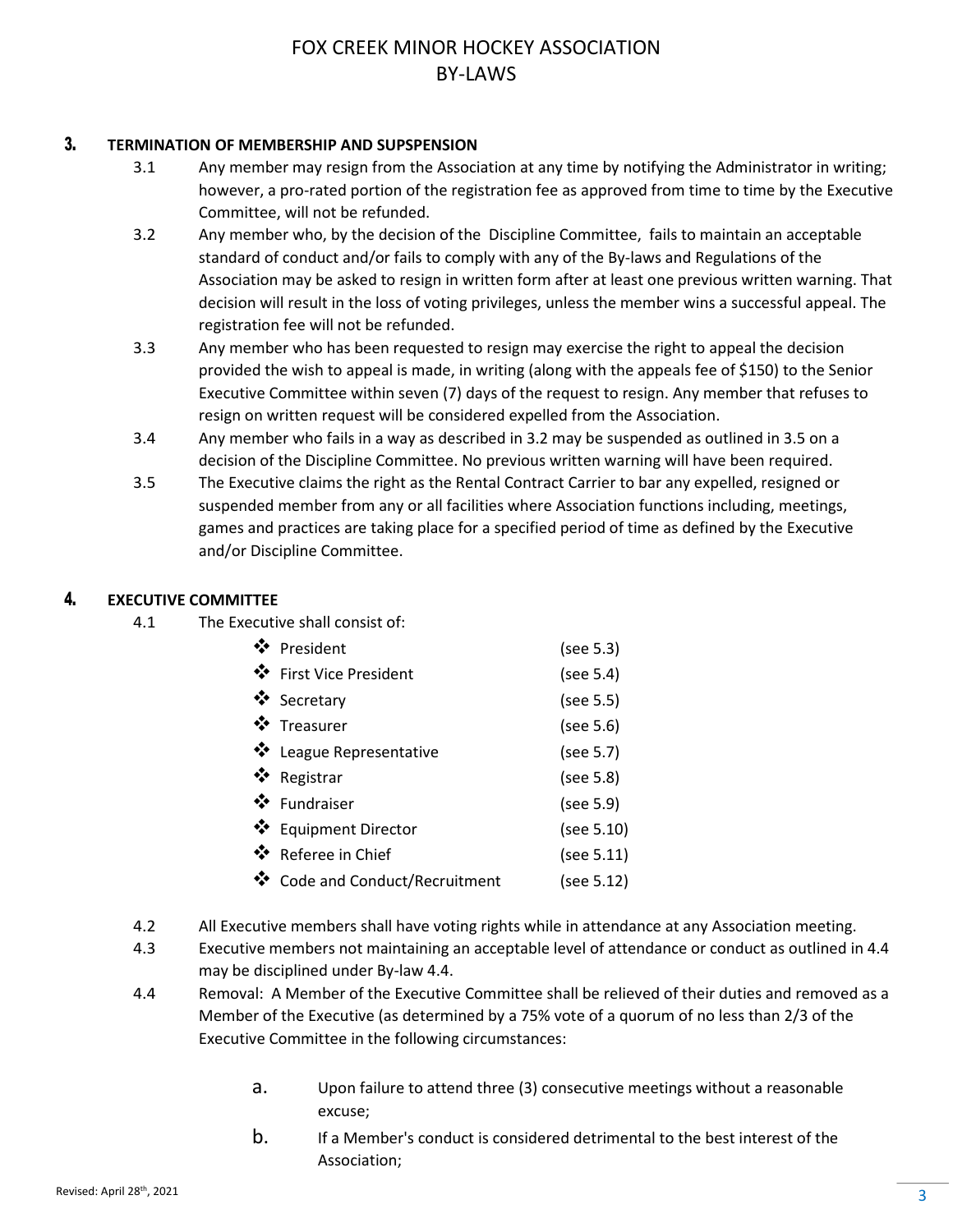- c. On the basis that a Member is doing an unsatisfactory job;
- d. Upon a Special Resolution of the general membership at a General Meeting;
- e. There is no route of appeal available within the Association. This shall be done by a majority vote of those present.

## 5. **DUTIES OF THE EXECUTIVE**

- 5.1 General:
	- a. The Executive shall be responsible to the General Membership, and shall have full control and management of the Association, within the limits of the By-laws, to serve the best interest of the majority of its members.
	- b. Shall ensure that the values, objectives, and desires of the Association are represented in a consistent and professional manner to all entities who interact with the Association.
	- c. The total welfare of the players shall be paramount in the governing of the Association. The player's responsibilities to family and school shall be kept in mind at all times.
	- d. The Executive shall in September of each year issue a Policy and Procedures Manual that shall act as the operational guideline for the current hockey season for the Association as a whole with variance from only to be approved in extreme circumstances.
	- e. Should a vacancy occur during a term in office; the Executive shall be empowered to appoint a Member of the Association to fill the post until the next Annual General Meeting. With the exception of the President, where the Executive as a whole shall select a replacement from within the Executive.
	- f. The Executive may appoint any member of the Association to serve on a Committee or assist the Executive or one of its Members in the operation of the Association. Committees can be given an ongoing status where necessary and be made up of appointed members who are ratified by the Executive for a specific term of service.
	- g. The Executive is to designate in which tier team(s) will play in.
- 5.2 Conduct of the Executive:
	- a. Any person found guilty (as determined by majority vote of a quorum of no less than 2/3 of the Executive Committee) of having committed any improprieties within this Association may be permanently barred from holding an elected or appointed office in the FCMHA.
	- b. A Member of the Executive Committee who misses three consecutive meetings of the Board without notice and/or just reason, may be suspended for the balance of their term through a majority vote of a quorum of the Executive Committee.
	- c. Executive Members are expected to refrain from publicly criticizing game officials, coaches, or players before, during, or after games. Concerns must be addressed with the appropriate individual, at the appropriate time.
	- d. Members of the Executive Committee are expected to refrain from public criticism of FCMHA By-Laws, Policy & Procedures and/or other Executive Members.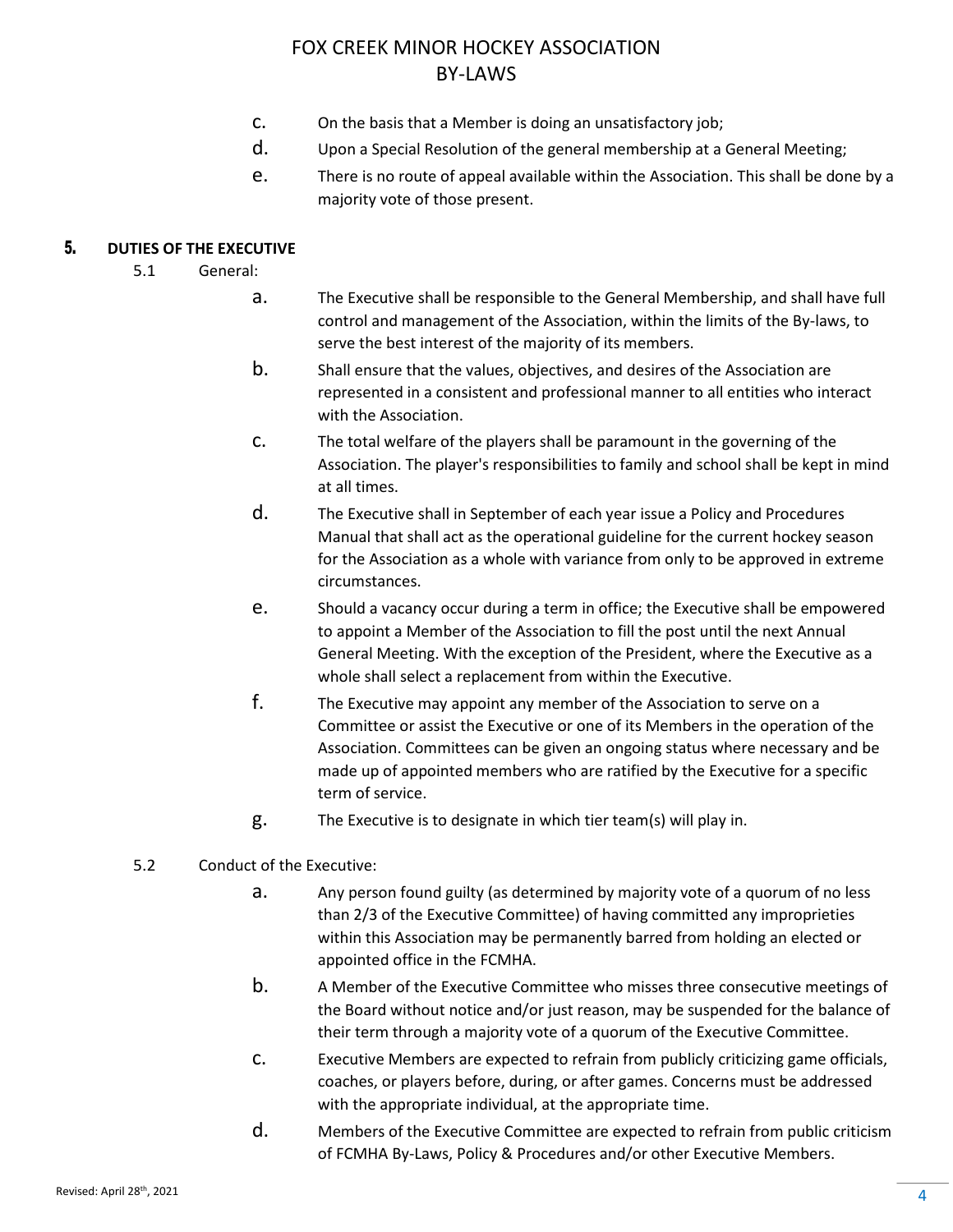- e. Executive Members are expected to carry out their duties in a manner consistent with the By-Laws of the Association, and within the directives of the Executive Committee.
- f. Members of the Executive Committee can be removed from their duties for nonperformance of duties by a vote of the Executive Members, in which at least 2/3 of the members vote for removal.

### 5.3 PRESIDENT:

- a. Attend all Hockey Alberta and NAI League meetings or designate a replacement;
- b. Ensure that FCMHA's Constitution and Bylaws are followed;
- c. Sign as one of the signing officers of the FCMHA;
- d. Shall be responsible for all requirements and communications relating to CHA and Hockey Alberta procedures, Policies and By-Laws;
- e. Shall be responsible for maintenance of and adherence to FCMHA By-Laws and conduct an annual review of all By-Laws;
- f. Shall be responsible for all requirements and communications relating to the Town of Fox Creek, its Policies and By-Laws; and shall liaise with the Town of Fox Creek and/or Fox Creek Recreation Department regarding repairs and maintenance of the arena to ensure a safe playing environment;
- g. Exercise the powers of the Executive Committee in case of emergency;
- h. Refrain from voting except to cast a deciding vote;
- i. Represent the FCMHA whenever formally dealing with outside agencies;
- j. Ensure that all of the duties of the FCMHA's officers are fulfilled;
- k. Preside at all Annual, General, and Executive meetings of the FCMHA;
- l. Promote the objectives of the FCMHA to the fullest;
- m. Show discretion in determining the appointment of other persons to deal with emergency or minor matters not specifically named as the responsibility of other officers or members of the Association.

## 5.4 FIRST VICE PRESIDENT:

- a. Disperse ice time fairly amongst the various teams in the FCMHA;
- b. Schedule all ice time for FCMHA;
- c. Is directly responsible for scheduling, rescheduling of ice time, exchange and cancelation of ice times;
- d. Approve and record all ice time used by teams under the jurisdiction of the FCMHA regardless of purpose and means of payment;
- e. Is in charge of organizing picture day. This involves finding a qualified photographer and having a venue that works for scheduled photographer and minor hockey;
- f. Act as the Appeal Committee Chairman;
- g. Is the liaison between the Town of Fox Creek Recreation Director and the Ref in Chief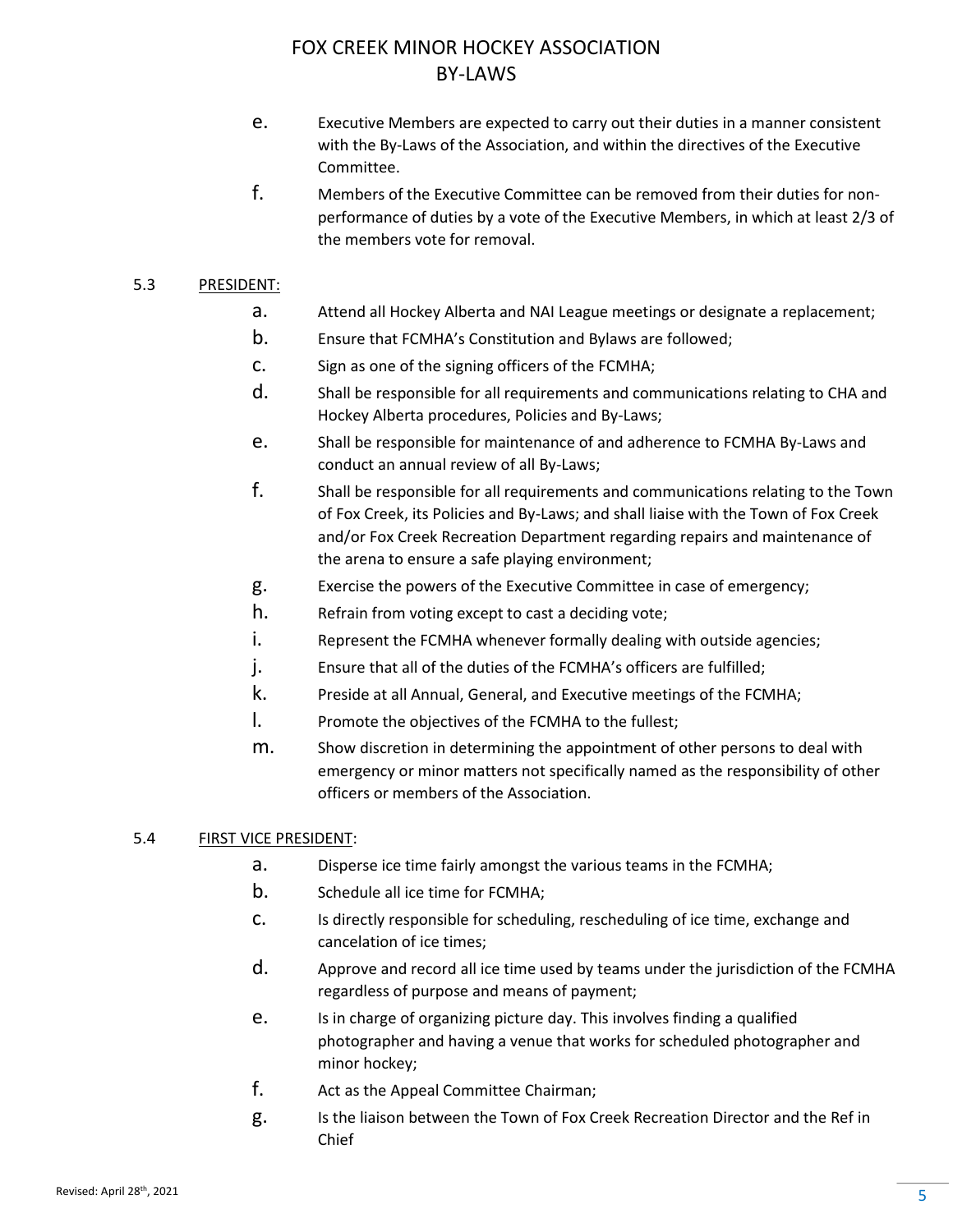## 5.5 SECRETARY:

- a. Responsible for the preparation and custody of minutes of proceedings of the Association, including Executive Committee meetings;
- b. Maintain accurate records of the proceedings of the FCMHA and issuance of any notices of meetings, registration, or other information;
- c. Shall be responsible to keep files up to date, including evaluations and disciplinary actions and make files available to the Executive Committee upon request;
- d. Shall have charge of all incoming and outgoing correspondence of the Association and keep accurate records of each;
- e. Retain up-to-date copies of the FCMHA's By-Laws, Special Rules, and Operating Guidelines;
- f. Process all liability claims, seeing they are processed properly and settled;
- g. Update meeting minutes onto the website within 7 days of the meeting;
- h. Update social media of any important information that needs to be shared to the minor hockey social media outlets;

## 5.6 TREASURER:

- a. Maintain or cause to be maintained a record of all monies received and disbursed duly authorized by the Executive; and be entrusted with the banking of all monies, securities, and safety box keys, including Casino monies;
- b. Sign as one of the signing officers of the FCMHA;
- c. Within 7 days of receiving written request, arrange a time and place at which the books and records of the Association may be inspected by the member in good standing within the Association who has submitted a request;
- d. The Treasurer shall prepare interim financial reports for the main and casino accounts for the current year and present them at the Annual General Meeting;
- e. The Treasurer shall prepare financial reports for the main and casino accounts at the end of the fiscal year, occurring the thirtieth (30th) day of June. The Treasurer shall prepare an Income Statement and Balance Sheet for the FCMHA for the past fiscal year, make copies for the members, and present it at the Annual Meeting, prior to the impending hockey season;
- f. Ensure an Audit of all bank accounts and assets, including the Casino account, is completed and presented at the Annual Meeting prior to the impending hockey season;
- g. Prepare and submit in a timely manner, the Association's Annual Return, as per the directive and reporting requirements of the Province of Alberta;
- h. Filing of the FCMHA's Annual Return to Consumer and Corporate Affairs;
- i. Shall maintain or cause to be maintained a record of all monies received and disbursed duly authorized by the Executive for remuneration of referees and/or on-ice officials.
- j. Must collect the monies generated from the skate sharpening room a minimum of once a month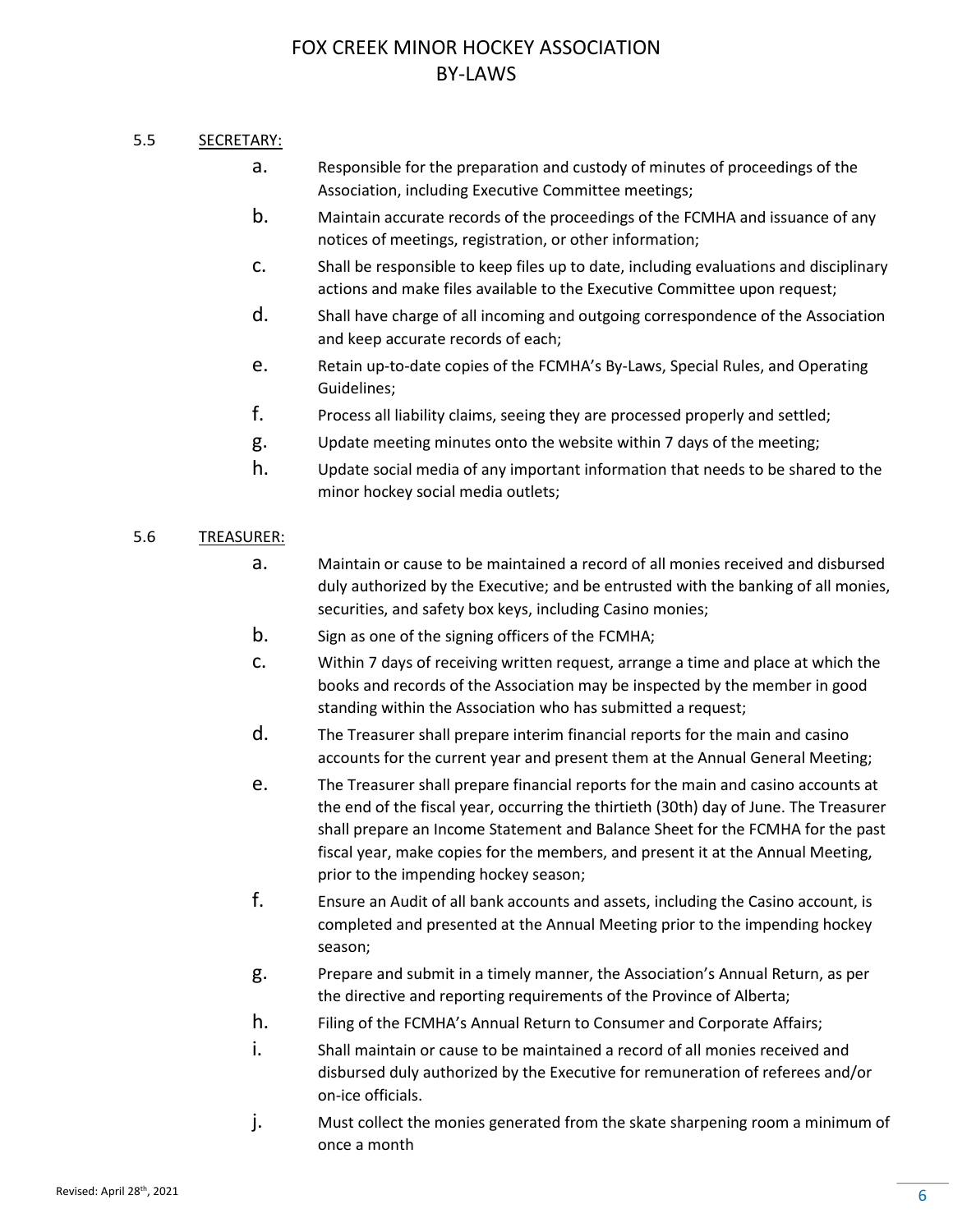## 5.7 LEAGUE REPRESENTATIVES:

- a. Shall represent the FCMHA at all League meetings or hearings affecting our association or players;
- b. Shall report all information obtained from League meetings to the FCMHA Executive;
- c. In instances where Suspension Notices are received from the Commissioner, League Representatives shall forward this information to the affected team's coach and/or manager, in a timely manner.
- d. Attend Governor meeting and taking on any task they may assign to you and fulfill you duty required by the NAI;

## 5.8 REGISTRAR:

- a. Maintain a register of all players in the FCMHA; and confirm players' eligibility;
- b. Shall organize and carry out registrations and remit registration fees to FCMHA Treasurer for deposit;
- c. Shall ensure timely and accurate completion of Team Rosters and submit to appropriate League Commissioners;
- d. Shall maintain the updating of carding information as per Hockey Alberta requirements;
- e. Shall complete the online Hockey Alberta Registration forms as per Hockey Alberta guidelines, in a timely manner;
- f. Shall ensure timely and accurate completion of Affiliation Sheets;
- g. Shall authorize requests for refunds of registration funds;
- h. Shall collect any registrations unpaid for any reason;
- i. Shall maintain the information for player releases and prepare the releases;
- j. Co-ordinate all phases of player registration and affiliation purposes;
- k. Shall destroy by shredding copies of personal documents provided to the FCMHA in accordance with Hockey Alberta rules (i.e.: birth certificate photocopies, Alberta Health Care photocopies), after confirmation of documentation is entered into the HCR database.
- l. Apply to Hockey Alberta for all Travel and Tournament Sanction Permits.
- m. Obtain all necessary insurance coverage or designate a replacement;
- n. Obtain all Criminal Record Checks from all team officials to the start of the season;

#### 5.9 FUNDRAISER:

- a. Co-ordinate any general fundraising activities;
- b. Promote reporting of FCMHA activities to the local news media;
- c. Ensure casinos are fully staffed to the required amount of members needed;
- d. Ensure the annual license application and annual report are submitted to the Alberta Gaming and Liquor Commission;
- e. Assist the FCMHA in any capacity when requested, to promote the FCMHA and its operations;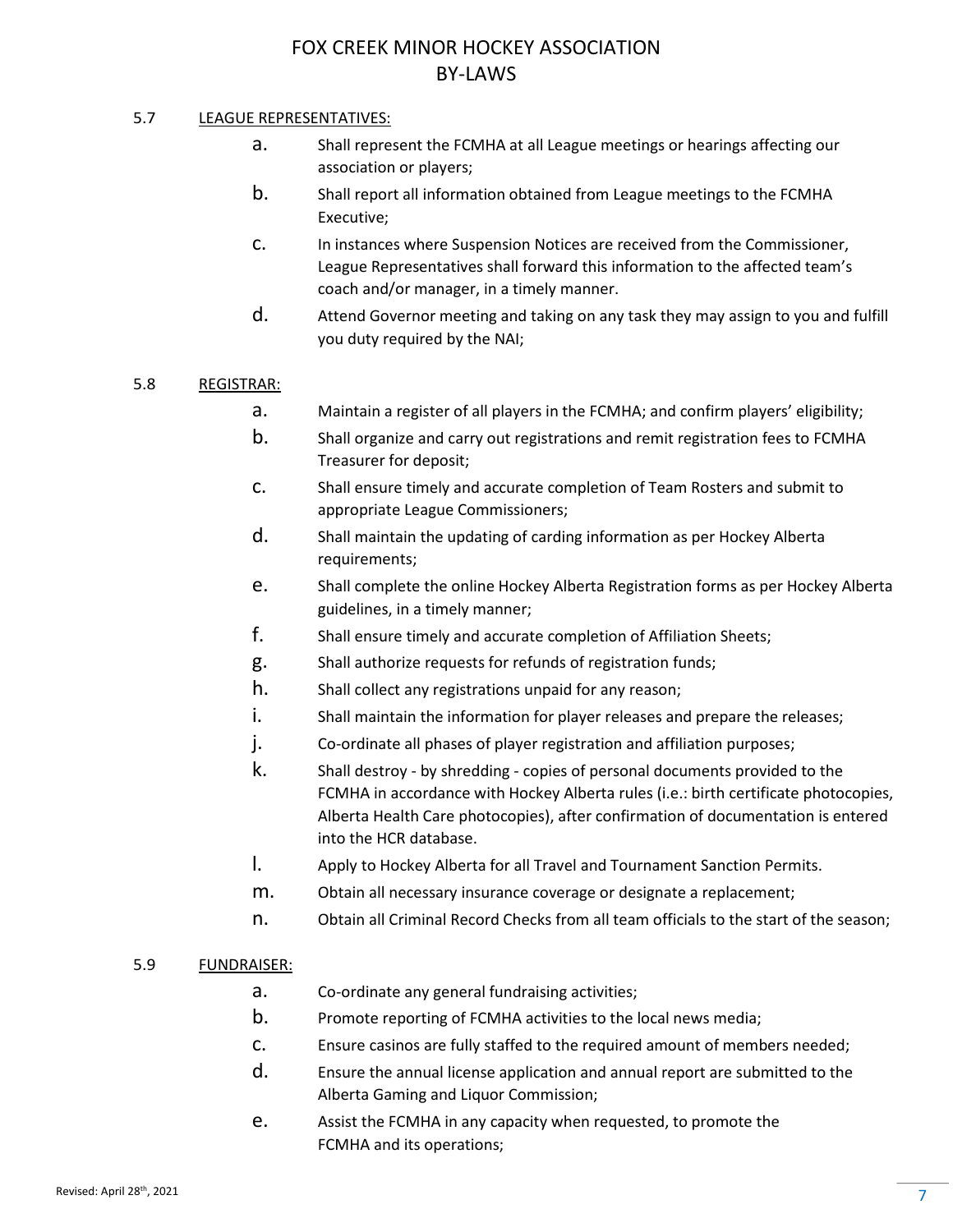## 5.10 EQUIPMENT DIRECTOR:

- a. Shall assume responsibility for the purchase, maintenance, and storage of all jerseys and equipment (i.e. First Aid kit, pylons, pinnies, etc.);
- b. Shall be responsible for the distribution and recovery of jerseys and equipment to and from teams on a timely basis;
- c. Shall be responsible for the disposal of any old or unneeded uniforms and/or equipment under the direction of the Executive Committee;
- d. Shall recommend new equipment purchases and oversee actual purchase following approval by the Executive Committee.
- e. Shall maintain a summary of the Association's Inventory including acquisitions or disposal of assets over the past year, and present at Annual General Meeting;
- f. Shall ensure that lockers and skate sharpening room are kept clean and orderly; and that all coaches are in possession of the key/code to their locker;
- g. Report any missing or stolen equipment to the president or first vice-president immediately for investigation and insurance purposes.
- h. Is in charge of organizing the awards at the AGM. This will entail but not limited to booking the hall, making sure trophies are ordered and engraved, organizing a supper if requested and any other tasks that may be required for the AGM.

### 5.11 REFEREE IN CHIEF (RIC):

- a. Shall supervise all referees and be responsible for their scheduling. It is FCMHA's recommendation that for higher-stakes games such as playoff games or otherwise, that at least one senior/adult official be used;
- b. Shall recommend and set up courses of training and/or conduct such training, for referees to ensure a sufficient number of qualified persons to act as referees;
- c. Shall act as the FCMHA Liaison with the Referee's Association and may attend meetings of the Referee's Association;
- d. If supervision is required the RIC has to contact the NAI Zone Referee Committee Chairperson.
- e. RIC will schedule ref mentors for new and young officials so as to gain confidence and knowledge of refereeing;
- f. RIC will organize and book the power skating for FCMHA and will work with ice scheduler to find suitable dates and times for all teams;

## 5.12 CODE & CONDUCT/RECRUITMENT:

- a. Will receive all informal complaints and see if they can be resolved before an official complaint is made;
- b. If an official complaint is made it will be brought to the executive attention within 24 hours;
- c. They appropriate measures will be made from the executive with the executive making the final decision;
- d. Will be responsible for helping with the recruitment of minor hockey age kids. This will include advertising at the start of the year on our social media and in putting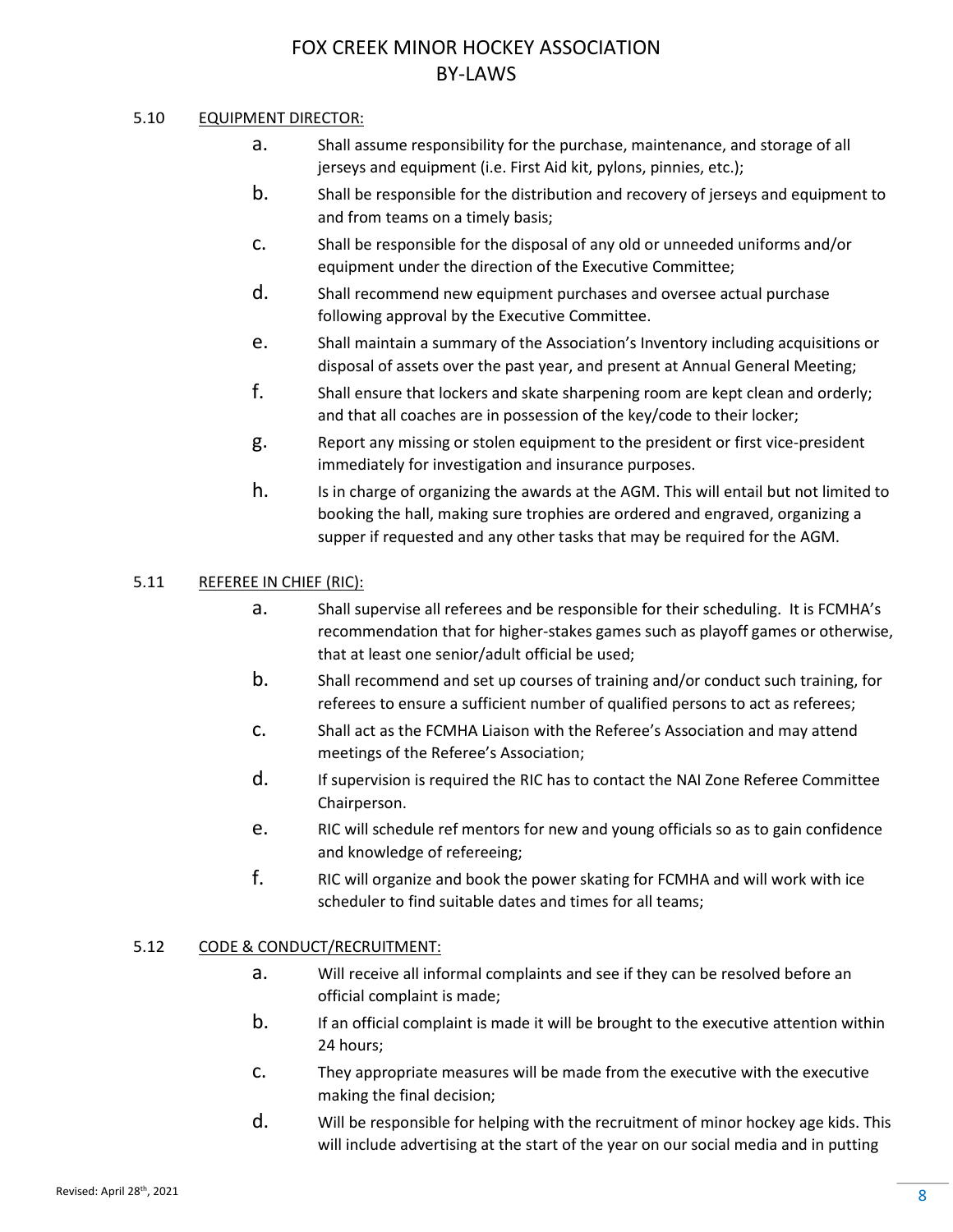flyers in the school. It will not be limited to these modes of recruitment and other forms are encouraged;

## 6. **MEETINGS**

- 6.1 Annual General Meeting (AGM):
	- a. Shall be held on or before April 30th of the current season. Notice of at least 21 days shall be given.
	- b. Notice of a meeting shall be given via the use of public media.
	- c. The Executive shall be elected by members of the Association at the AGM. Only members in good standing are eligible to cast ballots to elect officers or to vote on any issues.
	- d. Nominations for positions on the Executive shall be posted in public places & media. Nominations will close ten (10) days prior to the AGM. Uncontested nominees are elected by acclamation.
	- e. Nominations from the floor of the AGM will only be accepted where there are no previous nominations.
	- f. All attendees at the AGM must sign in to have their membership verified and to receive their ballots.
- 6.2 Start-Up Meeting:
	- a. In addition to the AGM, a start-up meeting will be held in August/September to discuss the upcoming season. A quorum at such meetings shall be 6 (Six) members of the Executive and meetings will be posted 14 (fourteen) days prior to those who are eligible to vote by being members in good standing as per By-law 2.4.

### 6.3 Executive Meetings:

- a. Executive Meetings shall be held on a regular basis to ensure the efficient operations of the Association. The President will call an Executive meeting when the President deems it necessary.
- b. A Special Meeting of the Executive shall be called when any two (2) members of the Executive make such a request in writing to the President.
- c. A quorum for any Executive Meeting shall be 2/3 members drawn from the Executive as a whole.
- d. Meetings will follow Roberts Rule Of Order
	- Reading and approval of minutes.
	- Reports of officers, boards, and standing committees.
	- Reports of special committees.
	- Special orders.
	- Unfinished business and general orders.
	- New business.
	- Closed meeting topics
- e. Any meeting topics that involve the need for discretion will be held at the end of the meeting, when the attendance of the meeting is that of only the Executive. (Closed Meeting)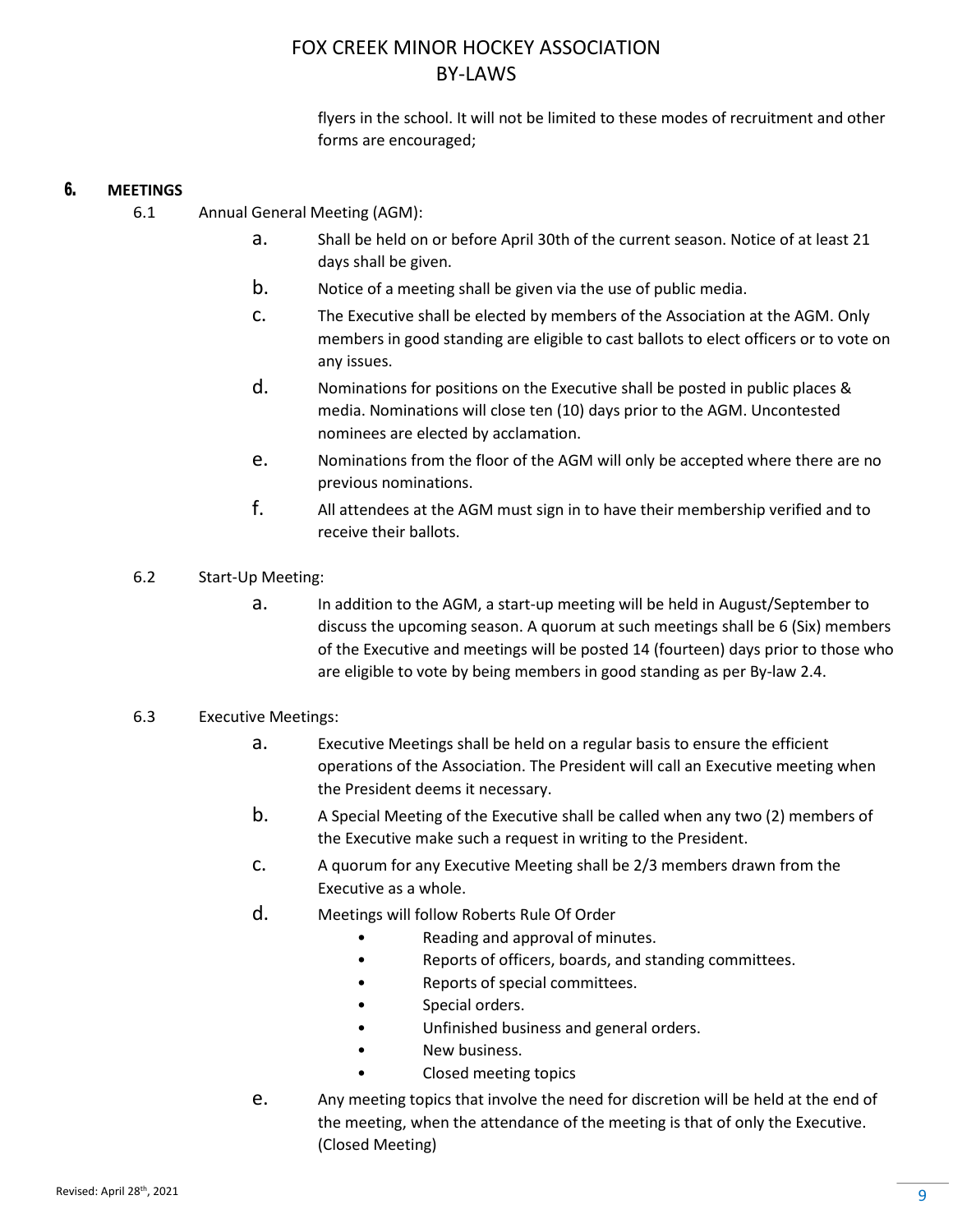## 6.4 Emergency Meetings:

- a. The President must call a General Meeting upon receipt of a written request, signed by at least fifteen (15) member family units of the Association. Such a meeting must be held within twenty-one (21) days of receipt of the request. A quorum at such meetings shall be fifteen members who are eligible to vote by being members in good standing as per By-law 2.4.
- b. The President may call an emergency or Special Meeting at any time, provided notice of at least fourteen (14) days is given. A quorum at such meeting shall be twenty (20) members who are eligible to vote by being members in good standing as per By-law 2.4.

## 7. **GENERAL**

- 7.1 Amendments to the By-Laws can only be made by a special resolution of the members.
- 7.2 An Amendment to the By-Laws must be approved by 75% of the votes cast at the Annual General Meeting (AGM).
- 7.3 Proposed By-Law amendments must be submitted to the Executive in writing sixty (60) days prior to the AGM, and must be posted at least twenty-one (21) days prior to the AGM.
- 7.4 The Executive shall fully review the By-Laws of the Association on EVEN numbered years. Submissions to change or alter any By-laws may be made to the Executive by any member of the Association, and will only be presented at the AGM if 75% of the Executive in attendance at the yearly March Executive meeting vote to approve it.
- 7.5 Elected and/or appointed members of the Executive shall not receive any remuneration for the discharge of their respective duties in relation to the Association or its various activities or projects with the exception of submitted and approved expenses.
- 7.6 The seal of the Association shall be prescribed by the first officers of the Association, and shall have the words "Fox Creek Minor Hockey Association" endorsed thereon. The seal will be held by the Secretary of the Association, and will be affixed to documents as required.
- 7.7 For the purpose of carrying out its objectives, the Association may borrow or secure the payment of money in such a manner as it sees fit, in particular by the use of debentures. This power shall be exercised only under the authority of the Association and in no case shall debentures be issued without the sanction of a Special Resolution of the Association.

## 8. **VOTING**

- 8.1 Voting at General and Special Meetings: Each Family unit of registered members that are all in good standing, as defined by By-law 2.0, are entitled to one vote at any General meeting, provided a registered member of the family is present at the time the vote is taken. Voting by proxy shall not be permitted at any meetings of the Association. The chairperson of the meeting shall have the deciding vote. Voting at all meetings may be by show of hands or by standing vote, or by secret ballot only.
- 8.2 Voting for contested Executive positions at the AGM will be determined by following the outlined protocol in the FCMHA's Policy & Procedures.

### 9. **VIOLATIONS OF BY-LAWS AND/OR POLICY & PROCCEDURES**

All Discipline matters will follow the process under FCMHA's Policy and Procedures.